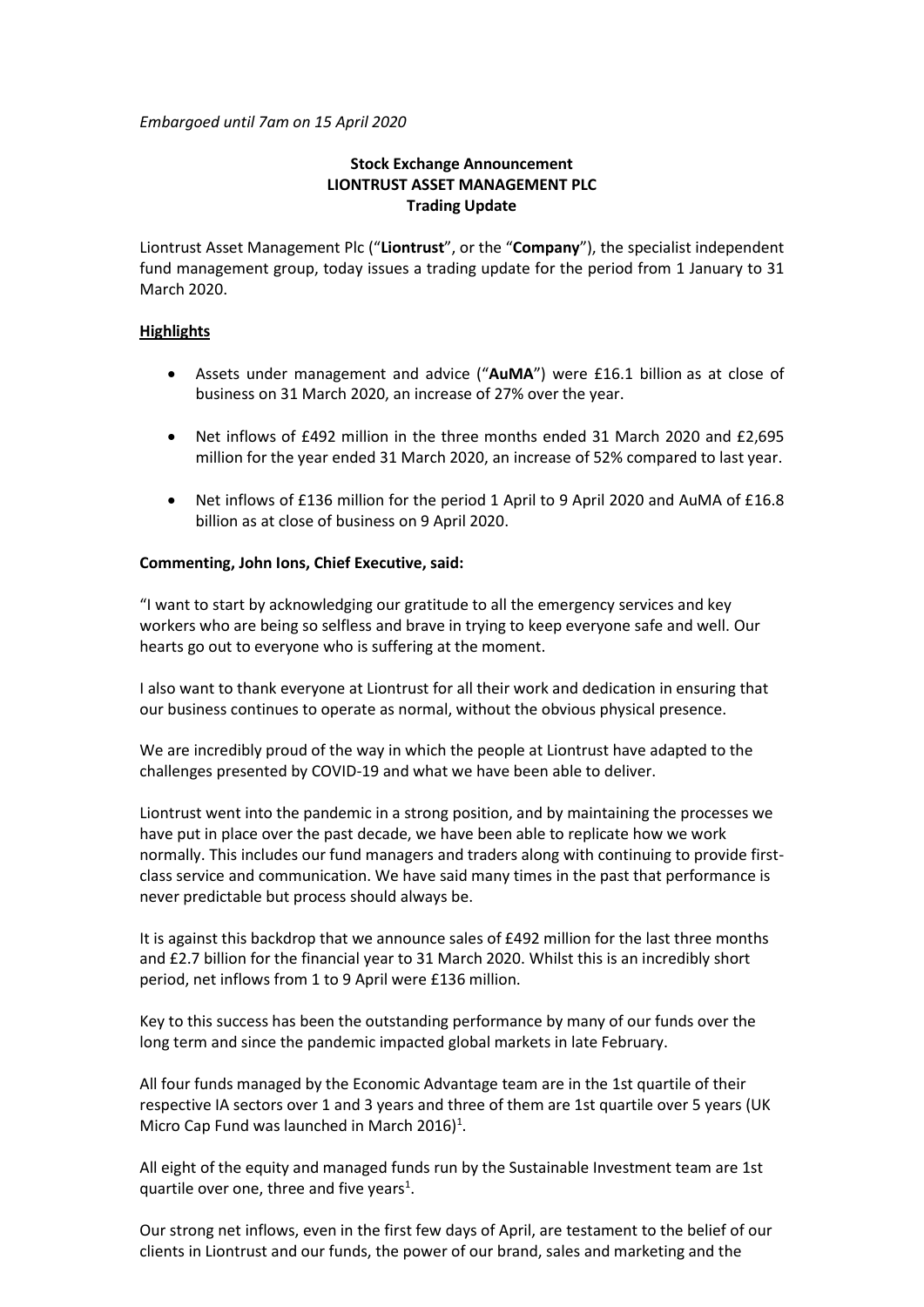assurance of our administration. We adapted our communications following the imposition of the lockdowns in the UK and continental Europe, hosting 11 webinars with fund managers from 19 March to 8 April. We have constructed a new content portal called Liontrust Insights to host the myriad views and ideas of all our fund management teams.

COVID-19 is taking a terrible toll on human and economic life. It is showing, however, the ability to meet and then eventually overcome challenges through the will, ingenuity and collaboration of people and great businesses.

Sustainability has been rising up the agenda, and when we emerge from the lockdown there will be even more focus on investing in companies that contribute to and benefit from making the world cleaner, healthier and safer.

This month, the Sustainable Investment team celebrated three years at Liontrust. The AuM of the team has more than doubled over this period and they have delivered the market leading performance you would expect from a well-established team that has been managing sustainable funds for nearly 20 years.

As a business, we are focused on integrating sustainability throughout Liontrust. This period has reiterated the responsibility we have as investors and guardians of people's savings.

We also have a responsibility to the wider community. During the current lockdown, Liontrust will be giving extra support to our existing partners to provide enhanced help to the homeless, those people requiring foodbanks, young unemployed seeking jobs, the elderly and animal welfare.

Our robust investment and working processes give me great confidence that Liontrust will navigate the pandemic successfully.

I wish for you, your families and friends to be safe and well."

<sup>1</sup>Financial Express to 31 March 2020 as at 6 April 2020, bid-bid, total return, net of fees, based on primary share classes. Past performance is not a guide to future performance, investments can result in total loss of capital.

## **COVID-19 Operational update**

The move to working from home ("**WFH**") has been relatively smooth for Liontrust. We have always had a culture of WFH, with a number of staff doing so successfully for a number of years.

Over the past few weeks, Liontrust has moved from the initial stage of setting up/testing WFH capabilities, to 50% or more of departments WFH, and then to full WFH for all members of staff, other than a small technology group located at our 2 Savoy Court office. We are now in the position where it is business as usual other than having the physical presence in the office.

We have been able to make this move so successfully because flexible working has always been one of the attractions of Liontrust to fund managers and other members of staff. This has been based on the belief that if we want to attract the best talent available, we need to offer them the best working environment possible.

#### **Assets under management and advice**

On 31 March 2020, our AuMA stood at £16,078 million and were broken down by type and process as follows: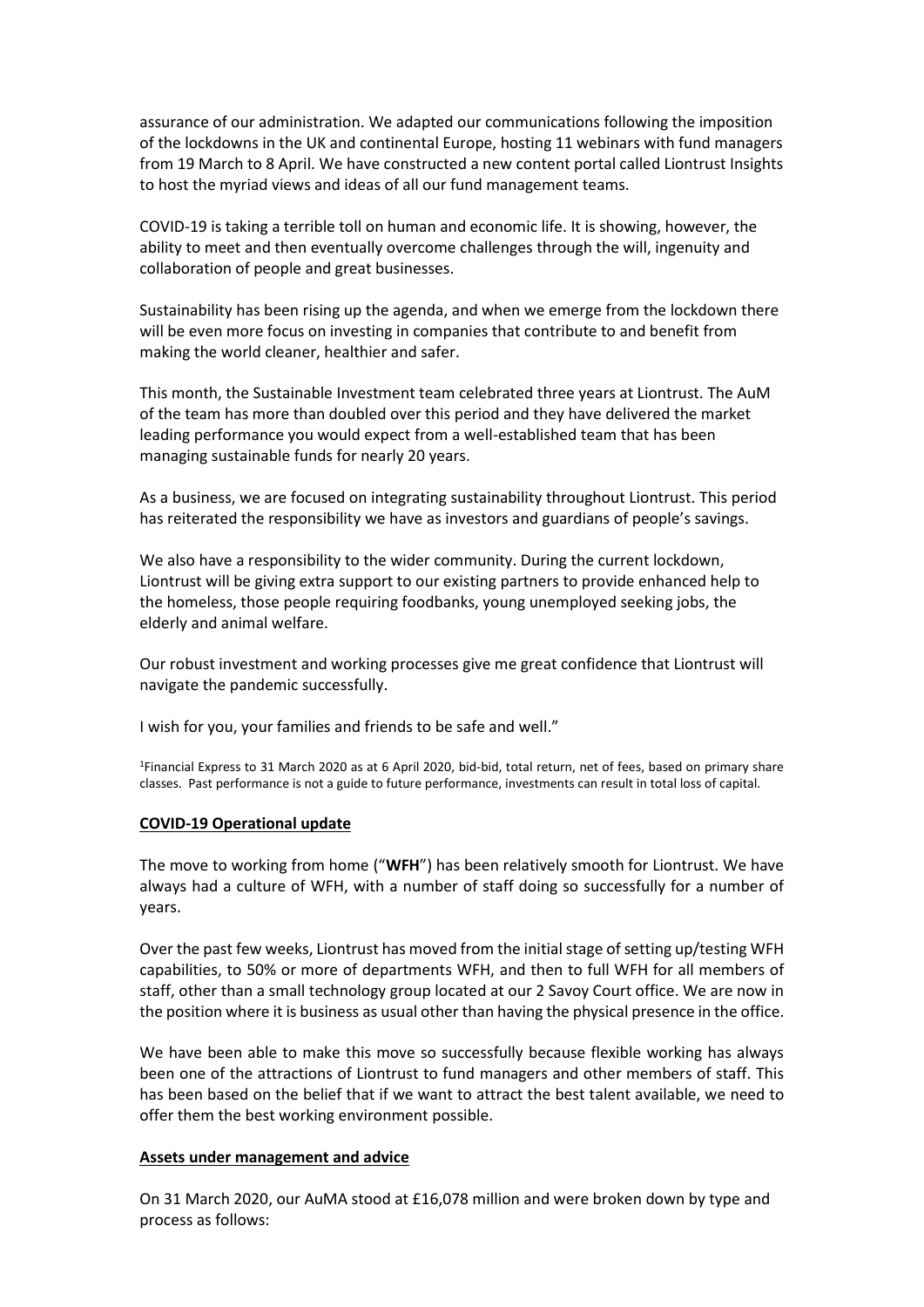| <b>Process</b>             | Total         | Institutional | <b>UK Retail</b> | <b>Multi-Asset</b> | <b>Offshore Funds</b> |
|----------------------------|---------------|---------------|------------------|--------------------|-----------------------|
|                            | $(\text{fm})$ | $(\text{fm})$ | $(\text{fm})$    | $(\text{fm})$      | $(\text{fm})$         |
| Economic Advantage         | 6,316         | 190           | 5,956            |                    | 170                   |
| Sustainable Investment     | 5,060         | 33            | 4,643            |                    | 384                   |
| <b>Global Equity</b>       | 2,099         | 229           | 1,870            |                    |                       |
| Multi-Asset                | 840           |               |                  | 840                | -                     |
| <b>Cashflow Solution</b>   | 815           | 536           | 209              |                    | 70                    |
| <b>Global Fixed Income</b> | 668           |               | 330              |                    | 338                   |
| European Income            | 107           |               | 107              |                    | ۰                     |
| Macro Thematic             | 88            | ۰             | 88               | ٠                  | -                     |
| Asia Income                | 85            |               | 72               | -                  | 13                    |
| Total                      | 16,078        | 988           | 13,275           | 840                | 975                   |

On 9 April 2020, our AuMA stood at £16,765 million.

### **Flows**

The net inflows over the three months to 31 March 2020 are £492 million (2019: £581 million). A reconciliation of fund flows and AuMA over the three monthsto 31 March 2020 is as follows:

|                                      | Total<br><u>(£m)</u> | <b>Institutional</b><br>(f.m) | <b>UK Retail</b><br>(fm) | Multi-<br>Asset<br>$(\text{fm})$ | <b>Offshore Funds</b><br><u>(£m)</u> |
|--------------------------------------|----------------------|-------------------------------|--------------------------|----------------------------------|--------------------------------------|
| <b>Opening AuMA - 1 January 2020</b> | 19,105               | 1,313                         | 15,772                   | 990                              | 1,030                                |
| Net flows                            | 492                  | 1                             | 413                      | $\qquad \qquad -$                | 78                                   |
| Market and Investment performance    | (3,519)              | (326)                         | (2,910)                  | (150)                            | (133)                                |
| Closing AuMA - 31 March 2020         | 16,078               | 988                           | 13,275                   | 840                              | 975                                  |

Liontrust has recorded net inflows over the twelve months to 31 March 2020 of £2,695 million (2019: £1,775 million). A reconciliation of fund flows and AuMA over the year to 31 March 2020 is as follows:

|                                   | Total<br>£m | <b>Institutional</b><br>£m | <b>UK Retail</b><br>£m | Multi-<br>Asset<br>£m | <b>Offshore Funds</b><br>£m |
|-----------------------------------|-------------|----------------------------|------------------------|-----------------------|-----------------------------|
| Opening AuMA - 1 April 2019       | 12,655      | 845                        | 10,317                 | 844                   | 649                         |
| Net flows                         | 2,695       | 74                         | 2,129                  | 102                   | 390                         |
| Market and Investment performance | (2,005)     | (270)                      | (1, 565)               | (106)                 | (64)                        |
| Acquisitions (Global Equity team) | 2,733       | 339                        | 2,394                  | ٠                     |                             |
| Closing AuMA - 31 March 2020      | 16,078      | 988                        | 13,275                 | 840                   | 975                         |

Net inflows were £136 million for the period 1 April to 9 April 2020.

### **UK Retail Fund Performance (Quartile ranking)**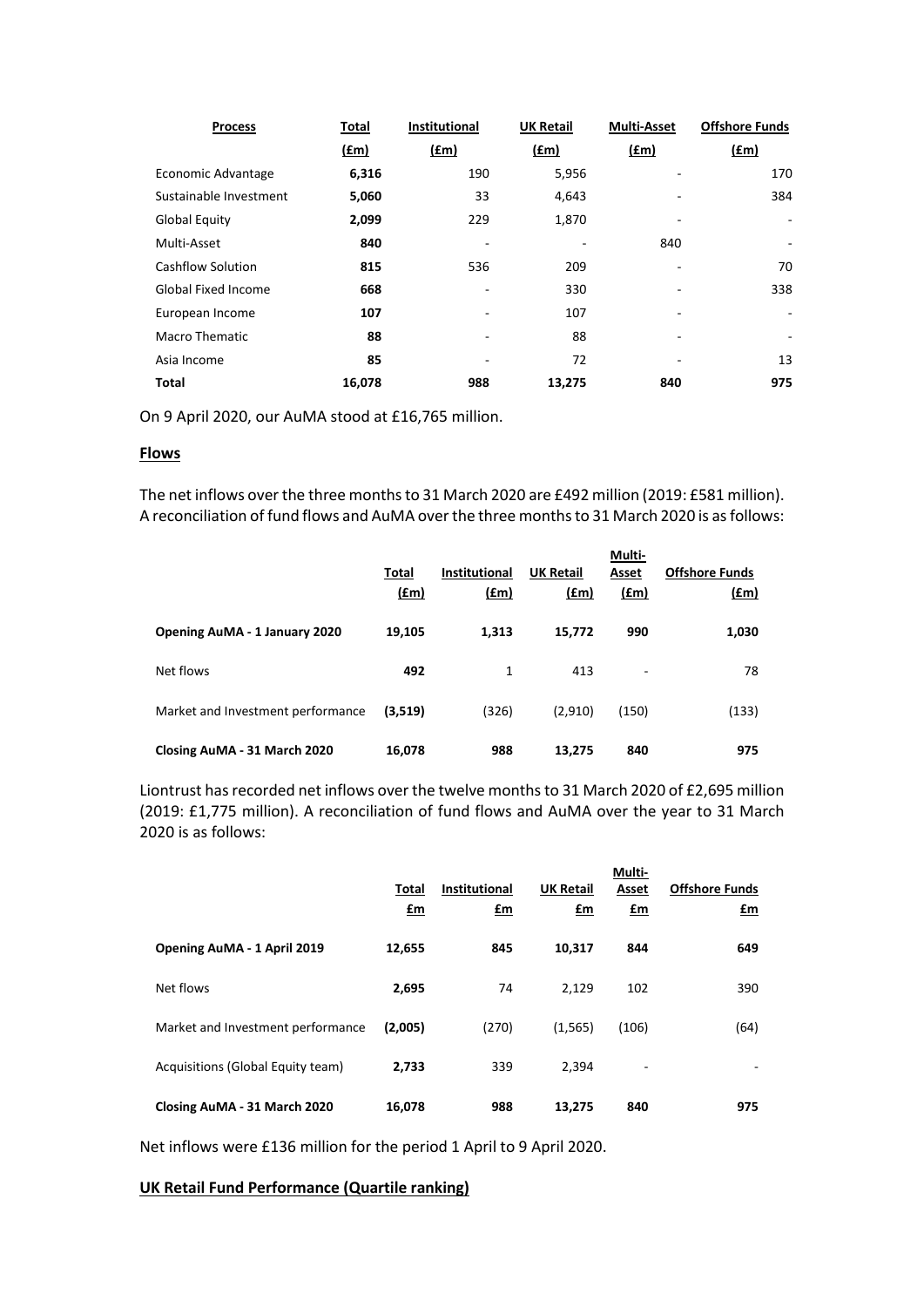|                                            | <b>Quartile ranking</b><br>$-$ Since<br><b>Launch/Manager</b><br><b>Appointed</b> | <b>Quartile</b><br>ranking -<br>5 year | <b>Quartile</b><br>ranking - $3$<br>year | <b>Quartile</b><br>ranking -<br>1 year | Launch<br><b>Date/Manager</b><br><b>Appointed</b> |
|--------------------------------------------|-----------------------------------------------------------------------------------|----------------------------------------|------------------------------------------|----------------------------------------|---------------------------------------------------|
| <b>Economic Advantage funds</b>            |                                                                                   |                                        |                                          |                                        |                                                   |
| Liontrust UK Growth Fund                   | $\mathbf{1}$                                                                      | $\mathbf{1}$                           | $\mathbf{1}$                             | $\mathbf{1}$                           | 25/03/2009                                        |
| Liontrust Special Situations Fund          | $\mathbf{1}$                                                                      | $\mathbf{1}$                           | $\mathbf{1}$                             | $\mathbf{1}$                           | 10/11/2005                                        |
| Liontrust UK Smaller Companies Fund        | $\mathbf{1}$                                                                      | 1                                      | $\mathbf{1}$                             | 1                                      | 08/01/1998                                        |
| Liontrust UK Micro Cap Fund                | $\mathbf{1}$                                                                      |                                        | $\mathbf{1}$                             | $\mathbf{1}$                           | 09/03/2016                                        |
| <b>Sustainable Future funds</b>            |                                                                                   |                                        |                                          |                                        |                                                   |
| Liontrust Monthly Income Bond Fund         | 3                                                                                 | $\sqrt{2}$                             | $\overline{4}$                           | $\overline{4}$                         | 12/07/2010                                        |
| Liontrust SF Managed Growth Fund           | $\overline{c}$                                                                    | $\mathbf{1}$                           | $\mathbf{1}$                             | $\mathbf{1}$                           | 19/02/2001                                        |
| Liontrust SF Corporate Bond Fund           | $\overline{c}$                                                                    | 2                                      | $\overline{4}$                           | $\overline{4}$                         | 20/08/2012                                        |
| Liontrust SF Cautious Managed Fund         | $\mathbf{1}$                                                                      | $\mathbf{1}$                           | $\mathbf{1}$                             | $\mathbf{1}$                           | 23/07/2014                                        |
| Liontrust SF Defensive Managed Fund        | $\mathbf{1}$                                                                      | $\mathbf{1}$                           | $\mathbf{1}$                             | $\mathbf{1}$                           | 23/07/2014                                        |
| Liontrust SF European Growth Fund          | $\mathbf{1}$                                                                      | $\mathbf{1}$                           | $\mathbf{1}$                             | 1                                      | 19/02/2001                                        |
| Liontrust SF Global Growth Fund            | 3                                                                                 | $\mathbf{1}$                           | $\mathbf{1}$                             | $\mathbf{1}$                           | 19/02/2001                                        |
| Liontrust SF Managed Fund                  | $\overline{c}$                                                                    | $\mathbf{1}$                           | $\mathbf{1}$                             | $\mathbf{1}$                           | 19/02/2001                                        |
| Liontrust UK Ethical Fund                  | $\mathfrak{2}$                                                                    | $\mathbf{1}$                           | $\mathbf{1}$                             | $\mathbf{1}$                           | 01/12/2000                                        |
| Liontrust SF UK Growth Fund                | $\boldsymbol{2}$                                                                  | $\mathbf{1}$                           | $\mathbf{1}$                             | $\mathbf{1}$                           | 19/02/2001                                        |
| Global Equity funds <sup>2</sup>           |                                                                                   |                                        |                                          |                                        |                                                   |
| Liontrust Balanced Fund                    | $\mathbf{1}$                                                                      | $\mathbf{1}$                           | $\mathbf{1}$                             | $\mathbf{1}$                           | 31/12/1998                                        |
| Liontrust China Fund                       | $\mathfrak{Z}$                                                                    | 3                                      | 3                                        | $\sqrt{2}$                             | 31/12/2004                                        |
| Liontrust Emerging Market Fund             | $\mathfrak{2}$                                                                    | $\sqrt{2}$                             | 3                                        | $\sqrt{3}$                             | 30/09/2008                                        |
| Liontrust European Opportunities Fund      | $\boldsymbol{2}$                                                                  | 4                                      | 4                                        | $\overline{4}$                         | 29/11/2002                                        |
| Liontrust Global Smaller Companies<br>Fund | $\mathbf{1}$                                                                      | $\sqrt{2}$                             | $\mathbf{1}$                             | 3                                      | 01/07/2016                                        |
| Liontrust Global Alpha Fund                | $\mathbf{1}$                                                                      | $\mathbf{1}$                           | $\mathbf{1}$                             | $\mathbf{1}$                           | 31/12/2001                                        |
| Liontrust Global Dividend Fund             | $\overline{c}$                                                                    | $\overline{c}$                         | $\mathbf{1}$                             | $\mathbf{1}$                           | 20/12/2012                                        |
| Liontrust Global Equity Fund               | $\mathbf{1}$                                                                      | $\sqrt{2}$                             | $\mathbf{1}$                             | $\mathbf{1}$                           | 31/12/2001                                        |
|                                            |                                                                                   |                                        |                                          |                                        |                                                   |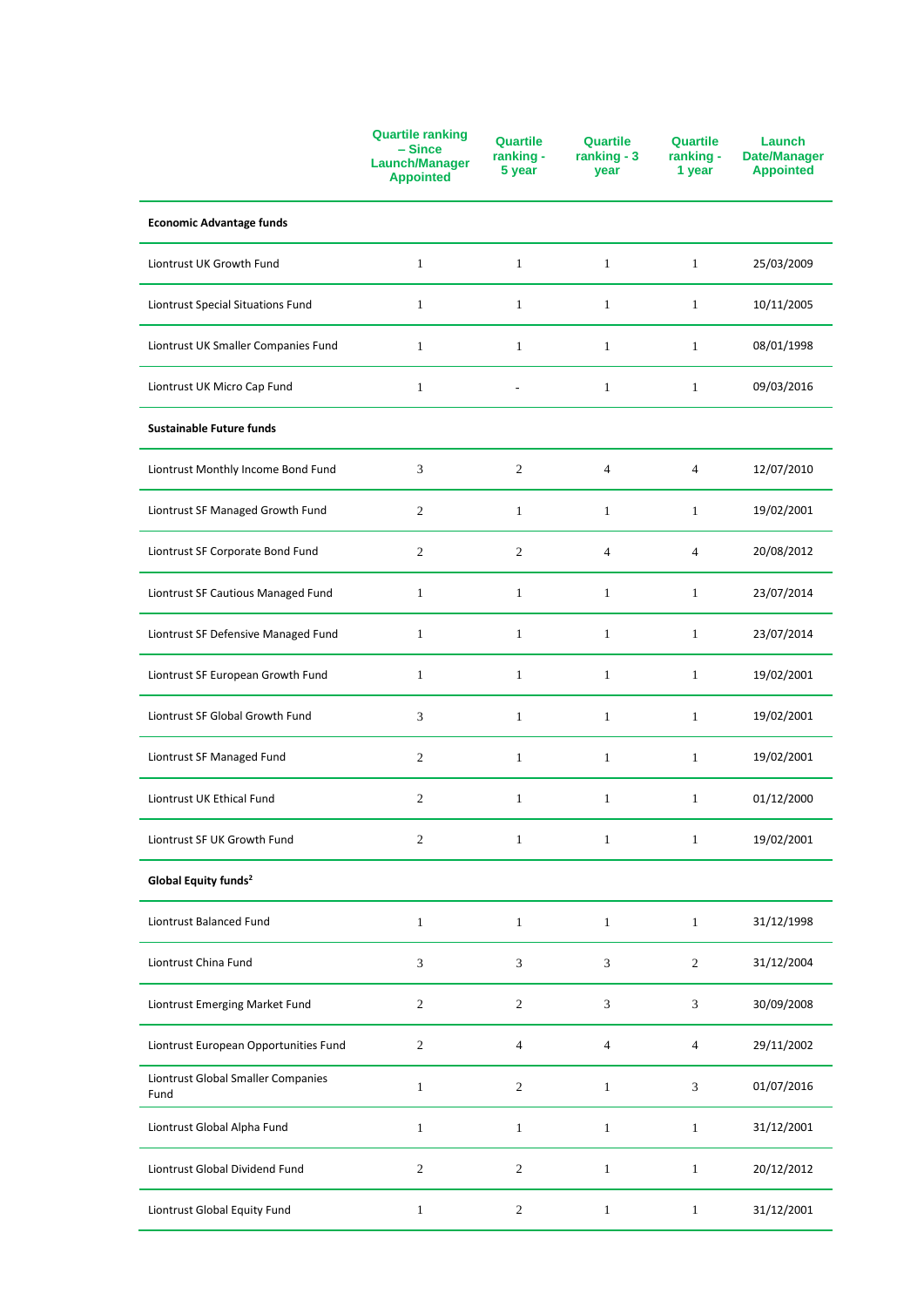| Liontrust Global Technology Fund                                | $\mathfrak{2}$ |                | $\mathbf{1}$   | 3              | 15/12/2015 |
|-----------------------------------------------------------------|----------------|----------------|----------------|----------------|------------|
| Liontrust Income Fund                                           | $\mathbf{1}$   | $\mathbf{1}$   | $\mathbf{1}$   | $\overline{2}$ | 31/12/2002 |
| Liontrust Japan Equity Fund                                     | 3              |                | $\overline{4}$ | 3              | 22/06/2015 |
| Liontrust Japan Opportunities Fund                              | $\mathbf{1}$   | $\overline{4}$ | 4              | $\overline{4}$ | 30/09/2002 |
| Liontrust UK Mid Cap Fund                                       | $\mathbf{1}$   | $\overline{4}$ | 4              | $\overline{4}$ | 15/12/2008 |
| Liontrust UK Opportunities Fund                                 | $\overline{2}$ | $\overline{4}$ | 4              | 3              | 29/12/2006 |
| Liontrust US Income Fund                                        | 3              | 3              | 3              | 3              | 30/09/2010 |
| Liontrust US Opportunities Fund                                 | $\mathbf{1}$   | 3              | $\mathbf{1}$   | 2              | 31/12/2002 |
|                                                                 |                |                |                |                |            |
| Macro Thematic, Cashflow, Asia Income and European Income funds |                |                |                |                |            |
| Liontrust Macro Equity Income Fund                              | $\mathbf{1}$   | $\overline{4}$ | 3              | 3              | 31/10/2003 |
| Liontrust Macro UK Growth Fund                                  | $\overline{2}$ | $\overline{4}$ | $\overline{4}$ | $\overline{4}$ | 01/08/2002 |
| Liontrust European Growth Fund                                  | $\mathbf{1}$   | $\mathbf{1}$   | 3              | $\overline{c}$ | 15/11/2006 |
| Liontrust Global Income Fund                                    | $\overline{4}$ | $\overline{4}$ | $\overline{4}$ | $\overline{4}$ | 03/07/2013 |
| Liontrust Asia Income Fund                                      | $\overline{2}$ | 3              | 4              | 3              | 05/03/2012 |
| Liontrust European Income Fund                                  | 4              | 4              | 4              | 3              | 15/12/2005 |

Source: Financial Express to 31 March 2020 as at 6 April 2020, bid-bid, total return, net of fees, based on primary share classes. Past performance is not a guide to future performance, investments can result in total loss of capital. The above funds are all UK authorised unit trusts or UK authorised ICVCs (primary share class).

<sup>2</sup> Liontrust Latin America Fund, Liontrust Russia Fund and Liontrust India Fund are not included as they are in IA sectors that are not rankable (e.g. Specialist and Unclassified) as it would not be a fair comparison to make.

#### **Full year results**

Liontrust confirms that it will be announcing its full year results for the financial year ended 31 March 2020 on Wednesday, 8 July 2020.

#### **For further information please contact:**

**Liontrust Asset Management Plc 020 7412 1700**  John Ions www.liontrust.co.uk Vinay Abrol Simon Hildrey – Chief Marketing Officer

**N+1 Singer Advisory LLP 020 7496 3000** Corporate Broking– Tom Salvesen

**Numis Securities Limited 020 7260 1000** Corporate Broking & Advisory - Charles Farquhar